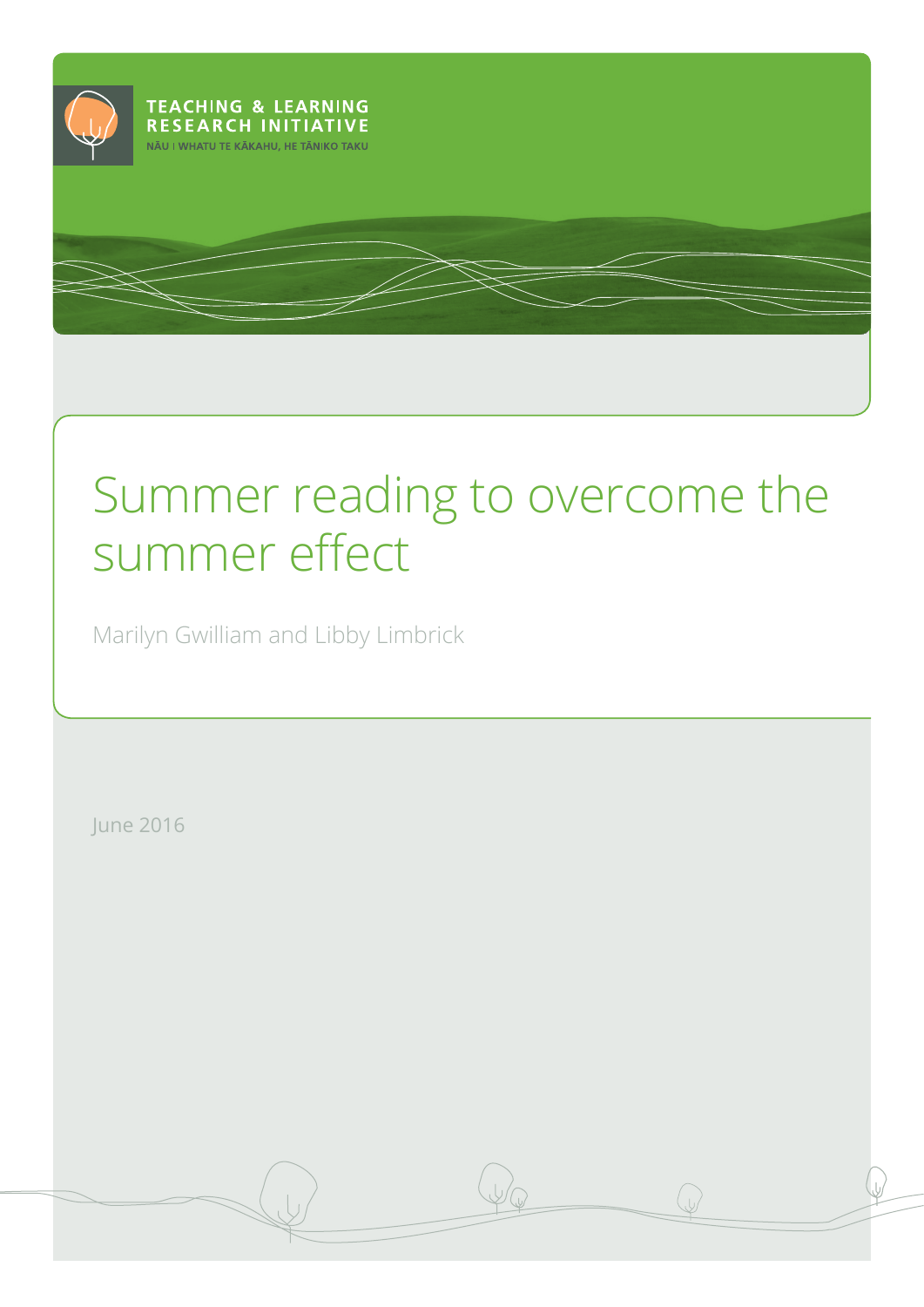## Introduction

The school in which this project took place, Papatoetoe Central, was concerned about research evidence that indicated students' reading achievement dropped after long summer breaks. This drop in achievement, known as "the summer effect", has been reported in schools in New Zealand and internationally (Alexander, Entwisle, & Olson, 2007; Allington & McGill-Franzen, 2010; McNaughton, Jesson, & Kolose, 2012). Papatoetoe Central, a decile 4 school, is situated in a low income urban area in South Auckland; its student population comprises 9 percent Māori, 14 percent Pasifika, 51 percent Indian, and 18 percent Chinese, with the remainder European New Zealanders and other ethnicities. A high number of students have home languages other than English, with 153 funded for English language learning. The school has a good relationship with the Papatoetoe Library the local public library—and maintains strong relationships with parents through newsletters and events. The Papatoetoe Library had previously implemented the Auckland-wide children's summer holiday reading programme, "Dare to Explore", which some students from the school had attended. The project reported here, the Papatoetoe Central School's summer reading programme, provided a targeted programme for its students that would complement the public library's holiday programme.

## Rationale and purpose

The widely documented summer effect on reading contributes to the widening gap in achievement, especially for students in low income areas (Alexander, Entwisle, & Olsen, 2007). One explanation is that children in low decile homes are likely to have less access to texts than children from more affluent homes over the long summer break (Allington et al. 2007, cited in McNaughton et al., 2012). A meta-analysis of studies of a wide range of classroom, home, and library-based programmes has reported that such programmes appear to reduce the impact of the summer effect (Kim & Quinn, 2013).

In New Zealand, there is little research on the outcomes of summer reading interventions other than a study which suggested that distributing free books to students' homes over the summer break benefited low ability reading groups (Turner & Tse, 2015, p. 22) and McNaughton et al.'s 2012 study. This latter study, however, argued that, because there was considerable variation in the outcome patterns of the summer effect, reading interventions "should be contextualized, capitalising on practices already present" (McNaughton et al., 2012, p. 2). McNaughton et al. also noted the importance of maintaining students' interest and engagement in reading over the summer break.

Thus the aim of the current project was to raise students' reading achievement through boosting students' engagement with reading over the long holiday period. The project focused on enhancing students' reading enjoyment and engagement. Greater reading engagement and more positive attitudes to reading have been shown to result from students reading for pleasure g (e.g., Cremin, 2010). Furthermore, positive correlations between attitudes to reading and literacy achievement have been regularly reported. (e.g., Gambrell, Marinak, Brooker, & McCrea-Andrews, 2011; Petscher, 2010).

It was decided to focus on Year 5 students, who would be making the transition to Year 6 after the summer break. Year 6 would be their last year in primary school, after which they would enter intermediate school (Years 7 and 8), where attitudes to reading have been shown to drop markedly (National Education Monitoring Project, 2000, 2004, 2008).

The project's aim was, therefore, to develop and investigate a collaborative community-based programme to address the summer slide through integrating the diverse experiences and resources of the principal, teachers, students, and whānau of Papatoetoe Central School; the librarians at the Papatoetoe Library; and the local community, all working with a university researcher consultant. The purpose of the summer reading programme was thus to contextualise a programme for the students at Papatoetoe Central.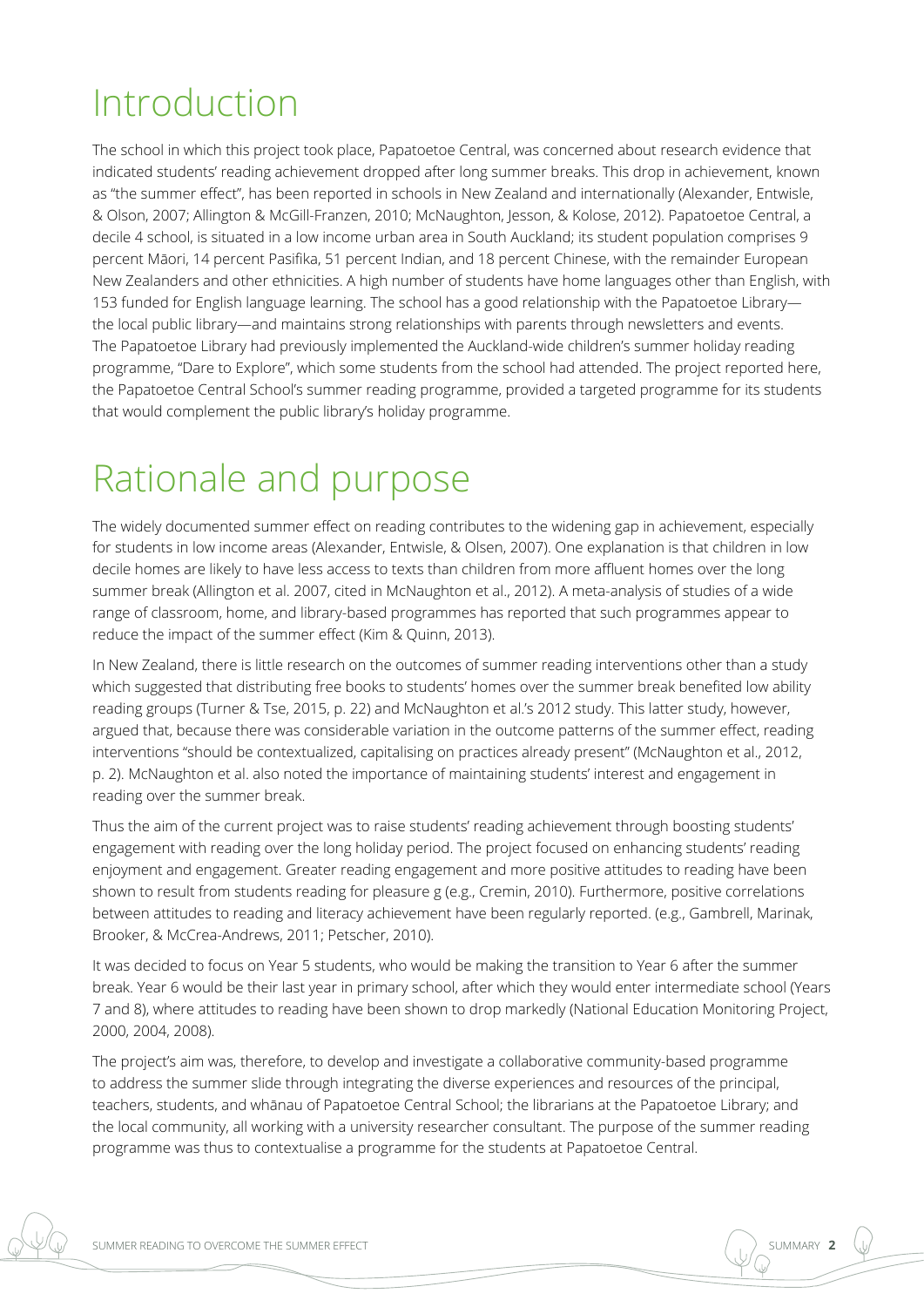## Research question

We did not locate any research, and certainly none in the New Zealand context, on holiday library programmes that integrate school-based pedagogical knowledge with librarians' knowledge of children's literature to ascertain the impact on student reading achievement and attitudes. Nor did we find any research on summer holiday programmes that was informed by students and their whānau voices*.*

The project question was, therefore:

To what extent can student reading achievement and attitudes to reading be enhanced through a collaborative school, home, and community public library summer reading programme?

There were five sub-questions:

- What impact will engagement in a summer reading programme have on (a) student reading achievement; (b) student attitudes to reading; and (c) student identity as readers?
- How will student involvement in planning the content and organisation contribute to active engagement in a summer reading programme, especially for those students whose achievement is most likely to be affected by the long summer break?
- Will the involvement of students' families in the planning of the organisation and implementation of a summer reading programme contribute to their active support of the programme, and to active engagement of their children?
- To what extent can the community, for example the local Community Board, support and take an active part in a summer reading programme?
- What might the effect of a school and library collaborative reading programme be on teachers' and librarians' knowledge and use of literature as a literacy resource?

The project builds on current international and the limited national research on the summer reading effect; the school's expertise in curriculum and pedagogy; the librarians' knowledge of and expertise in literature for children; a university consultant's research experience; and the opinions of students and whānau. It is argued that the intervention contributes to knowledge on how to enhance students' low levels of engagement with reading over holiday periods, investigates the programme's effect on students' literacy achievement and motivation towards reading, and provides a basis for strengthening school-based professional, community, and academic partnerships.

## Research design and methods

#### Research design

Both qualitative and quantitative data were used to address the main research question and the sub-questions. The research design incorporated elements of a mixed method design (Creswell, 2009). Qualitative data were gathered to inform the development of, and to evaluate, the summer reading programme. Methods included focus groups with students, whānau, and classroom teachers; interviews with teachers, the school principal, the public library staff, and a community representative; and observations of the summer reading programme in action. Quantitative data were collected to measure reading achievement and attitudes to reading. The quantitative data were gathered using Supplementary Tests of Achievement in Reading (STAR) and the National Education Monitoring Project's Attitude to Reading Survey.

The research project had five phases.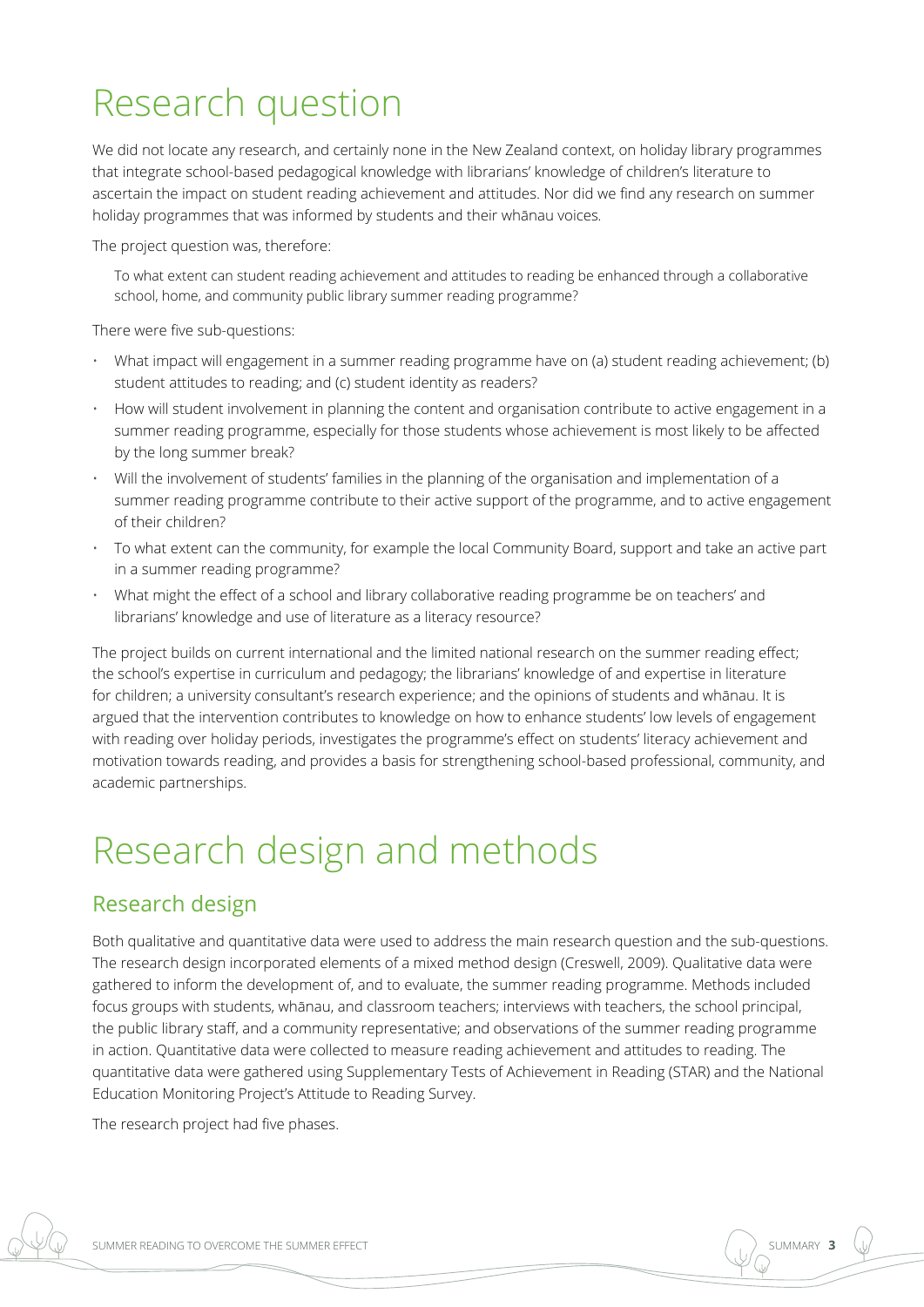#### **Phase 1**

Early in Term 1, 2014, the summer reading programme project team was established; this team comprised the school's principal and the university researcher (project leaders), the manager of the Papatoetoe Library (who was replaced later by an Acting Manager), and the children's librarian at the time (soon after a new children's librarian was appointed and participated in the project) the school's Year 5 team leader, and the project's reading support teacher. A reference group was also appointed to advise on planning and implementation. Ethical approval for the project was obtained in April 2014.

Librarians from the Papatoetoe Library outlined the existing Dare To Explore programme and provided advice on how the summer reading programme could complement their existing programme and extend its content and structure to provide a programme contextualised for the Papatoetoe Central students.

We developed the processes for establishing student focus groups and whānau focus groups to inform the content and structure of the programme in Term 2, 2014, and to provide feedback on the programme in Term 1, 2015. Student achievement data and attitude to reading data had been collected in February 2014.

#### **Phase 2**

In Term 3, 2014, separate student, parent, and teacher focus groups were held, and consultation with the library and the reference group continued. The purpose of the focus groups was to (a) ensure "ownership" of the summer reading programme by students and parents through acknowledging their interests and needs, and (b) incorporate teacher knowledge of literacy learning into the content of the summer reading programme to maximise students' learning. As a result of school-based teacher professional development classroom programmes, new approaches were included in the classroom reading programmes for Year 5, in preparation for the summer reading programme. These included cohort-wide "read-aloud" sessions, a stronger focus on comprehension during guided reading, and additional assistance for new English language learners provided by the project's reading support teacher. (For more on these reading programme changes, refer to the section on preparation for the summer reading programme.)

#### **Phase 3**

In Term 4, 2014, preparation for the summer reading programme continued: the enriched school-based reading programme was maintained; information about the upcoming summer reading programme was included in parent newsletters; students were involved in activities to reinforce their "ownership" of the summer programme. These ownership activities included providing summer reading programme bookmarks; renaming the programme the "Summer Reading Patch", and visiting the Papatoetoe Library. Before the end of the term, books, funded by the Lion Foundation, were distributed to all students to read over the holidays. End-of-year student reading achievement was assessed. Then, over the holidays, from January 5 to January 30, 2015, the summer reading programme was implemented by the project's reading support teacher and the Papatoetoe Library's children's librarian. A meeting was held mid-programme to consider any amendments required. Observational data on the programme were collected.

#### **Phase 4**

In Term 1, 2015, data on student reading achievement (school-wide) and student attitudes to reading were collected to evaluate academic and attitudinal outcomes. Focus groups and interviews were held to assess the responses to the programme of the students, whānau, librarians, and community.

#### **Phase 5**

In Terms 3 and 4, 2015, the project was reported at a local workshop of the Papatoetoe Cluster Seminar (August 6) and at two conferences: the New Zealand Literacy Association, October 1–3, and the New Zealand Association on Research in Education Conference, November 18–20, as part of a symposium led by Sue MacDowall entitled "TLRI literacy projects: What have we learnt and where might we head?"

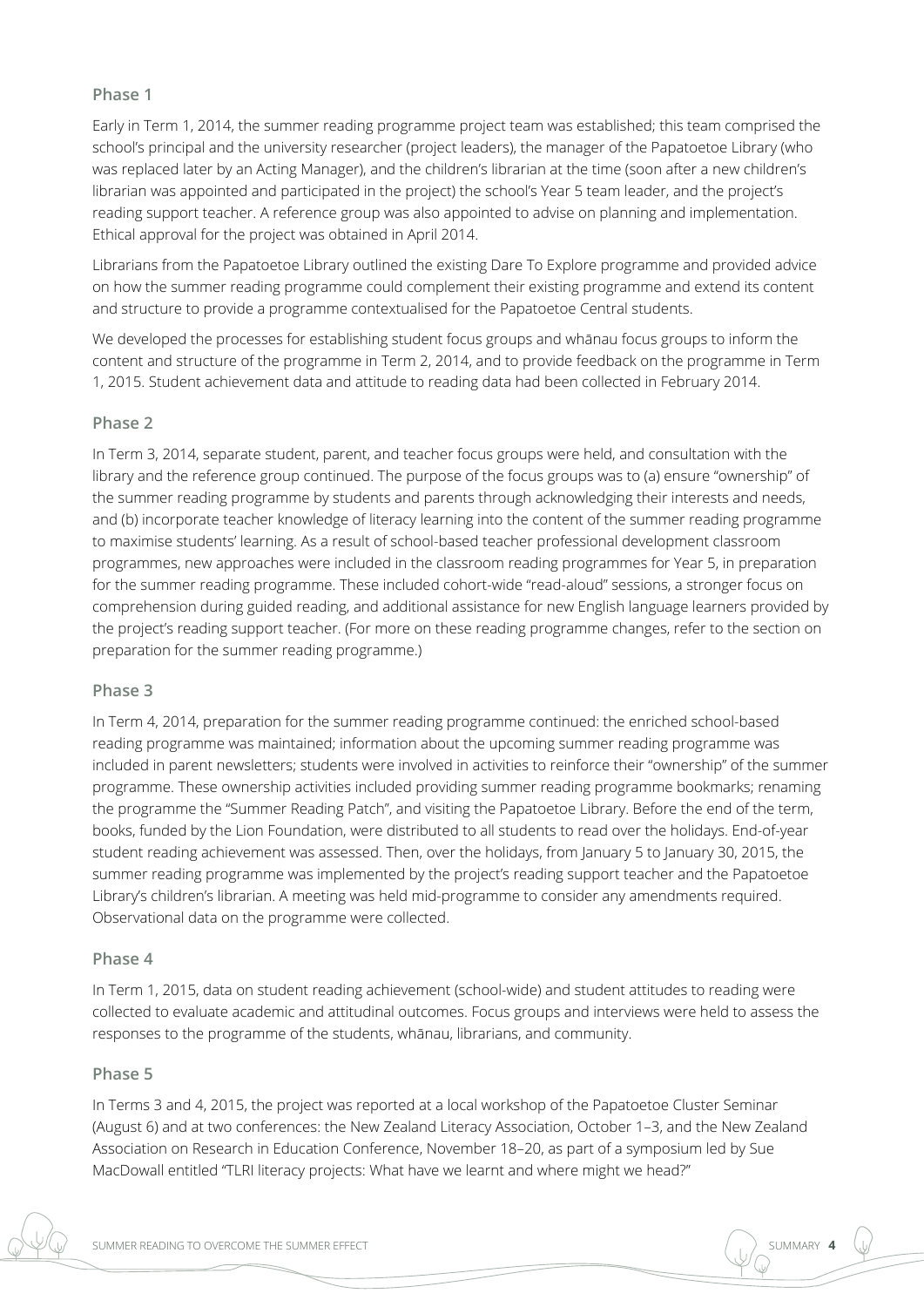## Participants in the project

Participants in the project were the 115 Year 5 cohort of students, the four teachers of this Year 5 cohort, the Papatoetoe Library's children's librarian, the project leaders (the Papatoetoe Central School principal and the university researcher), the project's reading support teacher, the parents, and a community representative.

The project's reading support teacher was a part-time (one day per week) fully registered teacher who worked throughout the year with groups of students with a view to getting to know the students well and preparing them for the summer reading programme. She worked with English language learning students and those with high-level literacy capabilities. These students worked on group research projects, extending their reading and writing skills. She was also responsible for leading the summer reading programme throughout January 2015.

Participant information sheets, parental consent forms, and student consent forms were distributed to all participants at the beginning of Term 2. All the consent forms for the 115 Year 5 students and their parents/ guardians were returned, with a high percentage (98 percent) returning them promptly. The parents of all the 41 students who attended the summer reading programme consented to their children's participation.

### Preparing for the summer reading programme

Participation in the summer reading programme project, from the word go, shone a spotlight on reading in the school, highlighting what it meant to be a reader and emphasising how all students could not only succeed in reading, but love reading. At the beginning of 2014, the Year 5 teaching team collaboratively reflected on their existing reading practices and team approaches. A full review of the strategies used within the school reading programme was carried out. This evaluative process led to a number of major changes. These included:

- the appointment of a teacher to a 0.2 hours per week position to supplement and enhance the existing reading programme and to support and extend all ability levels (the project's reading support teacher)
- newsletters, specifically about reading programmes in the school, were sent to parents each term
- the comprehensive use of e-big books and audio stories
- the introduction of student personal reading diaries
- the designing and creating of bookmarks for the school market day
- class visits to the public library
- the introduction of a group novel to be read aloud to the participating classes.

The reading support teacher took 45-minute guided reading sessions, with an emphasis on using literature. There were six groups of targeted students from the Year 5 cohort who met every Thursday during the term. Groupings were reviewed at the end of each term. All "below expected level" and "at expected level" students were in the targeted groups, but a group of middle-ability and high-ability students was also included. The focus was on understanding text and comprehension of extended texts for all groups.

The "read-aloud" of the group novel was a particularly important and innovative approach, focused on creating a shared experience of literature. The Year 5 teaching team evaluated a range of novels and then presented three novels to the Year 5 children, who made their choice; this gave the children some say in what would be read aloud to them.

The revised class-based reading programme was implemented progressively throughout the year and was viewed by the Year 5 teaching team as a component of the summer reading programme.

#### Summer reading programme: Structure, content, and delivery

The summer reading programme was held for 2 hours a day, 5 days a week, from January 5 to January 30, 2015. It was led by the project's reading support teacher and supported by the Papatoetoe Library. Sessions alternated between morning and afternoon, starting and finishing in the children's area of the library. Student

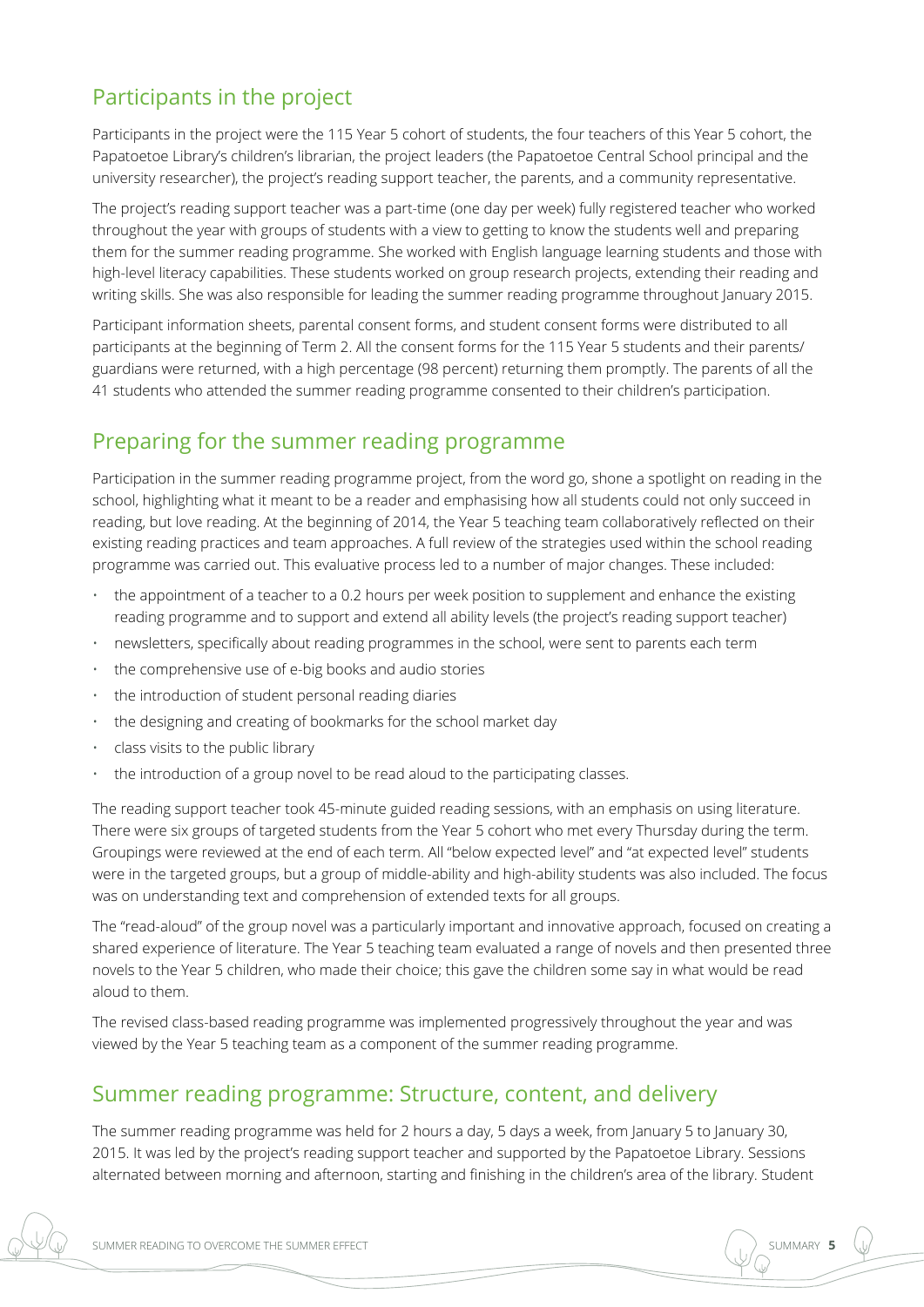involvement in the activities was encouraged but not compulsory. A teacher aide, a university student, was engaged to provide additional support.

Each day followed a similar structure.

The sessions started with an introduction by the project's reading support teacher, the teacher aide, and the Papatoetoe Library children's librarian, during which they:

- outlined the available activities for the day
- reviewed previous activities
- provided information on coming events
- introduced new books and provided information to assist better use of the library.

The reading for each day started with a period of quiet reading, peer discussion, and group discussion with the reading support teacher, with a focus on comprehension.

A range of activities from which the students could choose were introduced over the four weeks of programme. Activities were related to the books the students were reading. These included Readers' Theatre (an pedagogical approach in which a story is presented to an audience with narrative and dialogue); drama, in the form of play writing and role play; poster competitions; creating illustrations and a graphic novel; Lego constructions; and research reports with graphic elements. Additional activities included working with a 3D printer, an interactive discussion with a children's writer, and a scavenger hunt on the last day.

Once activities were introduced, students could work on them until they completed that activity, or they could switch to a new activity. They were able to continue with more than one activity.

From the third week of the summer reading programme, a book was serialised and read aloud over several days to conclude each day's session.

### Data collection and analysis

#### **Data collection**

Quantitative data were collected in Phase 1, Phase 3, and Phase 4 to provide measures of possible relationships between students' reading achievement and attitudes to reading before and following the summer reading programme (Table 1).

Supplementary Tests of Achievement in Reading (STAR) (Elley, 2003) undertaken by the school as a part of their usual records of student achievement, were accessed from the school assessment database.

The National Education Monitoring Project's (NEMP) Attitude to Reading Survey (Crooks, Smith & Flockton, 2000, 2004, 2008) was selected to provide quantitative measures of students' enjoyment of reading, self-confidence and self-efficacy in reading. It was administered by the Year 5 teachers. Only questions pertinent to the research questions are reported.

#### **Table 1: Standard assessment tools**

|             | Data collection times   |  |  |
|-------------|-------------------------|--|--|
| <b>STAR</b> | 2013: year end          |  |  |
|             | 2014: Phase 1, 3, and 4 |  |  |
| <b>NFMP</b> | $2014$ Phase 1 and 4    |  |  |

We developed schedules for classroom observations and summer reading programme observations at the library. Neither formal observations were implemented, however: the classroom observations could not be scheduled due to timetabling constraints, and the library observations could not be implemented because

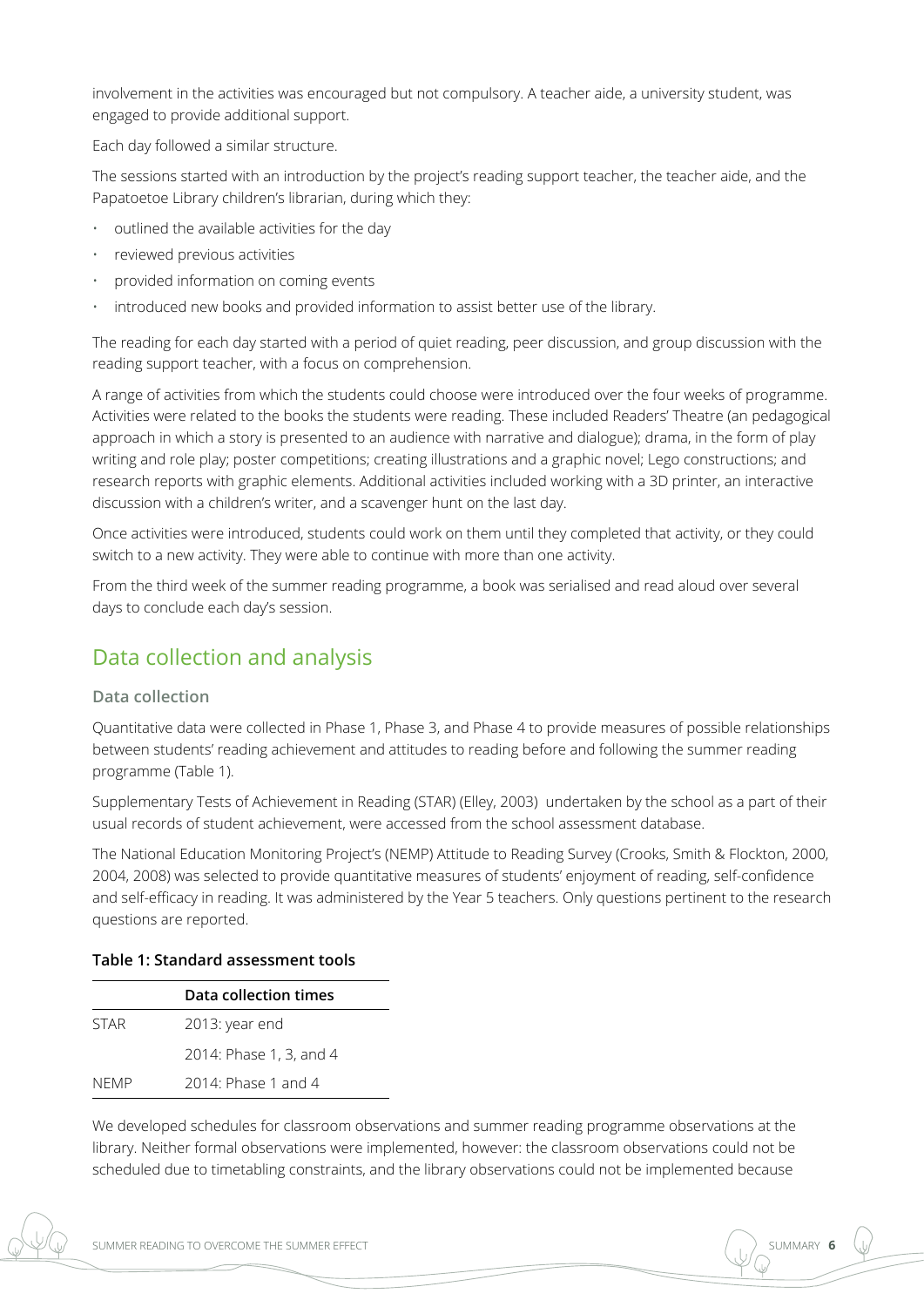gathering reliable and systematic data was not possible as student activities were spread widely in the library. Informal observations, however, were undertaken by the university researcher on seven occasions.

Qualitative data were collected to (a) inform the development of the summer reading programme and (b) evaluate the participants' views of the effect of the programme. Data were collected from focus groups, a survey of parents of all students in the Year 5 cohort and interviews.

| Data source                                   | Phase 2:<br>Programme development | Phases 3 and 4:<br>Evaluation |
|-----------------------------------------------|-----------------------------------|-------------------------------|
| Year 5 student groups                         | Focus group                       | Focus group                   |
| Year 5 teachers                               | Focus group                       | Focus group                   |
| Parents                                       | Focus group                       | Survey of cohort parents      |
|                                               |                                   | Telephone interview           |
|                                               |                                   |                               |
| Community representative                      | Reference group                   | Telephone interview           |
| Librarians                                    |                                   | Interview                     |
| Reading support teacher                       |                                   | Interview                     |
| Principal                                     |                                   | Interview                     |
| Implementation of summer reading<br>programme |                                   | Informal observation          |

#### **Table 2: Qualitative data collection**

#### **Data analysis**

STAR data were analysed using descriptive statistics (SPSS) to investigate students' reading achievement. Following the summer break, data were examined (a) for 2014 Year 5 students who participated in the January 2015 summer reading programme and (b) for the entire 2014 cohort of Year 5 students. These reading achievement data were compared with STAR data gathered before and after the 2013/2014 summer break.

Descriptive statistics using SPSS identified means and inferential statistics reporting the probability of significance in relation to cohort data only.

Focus group data were transcribed and coded, and themes were identified to (a) inform the development of the summer reading programme; (b) identify themes in students' responses during observations and following the programme; and (c) identify themes in teachers' responses following the programme.

Observations, interviews, and parent surveys were transcribed (where relevant), and analysed, reviewed, and summarised for patterns of responses.

## Findings

### Student attendance

In all, each of the 41 students (36 percent of the Year 5 cohort) attended one or more of the 19 sessions. The numbers of students at each session ranged between eight and 19 students, a mean of 12 students (68 percent).

Thirteen students attended more than 50 percent of the sessions; these students are referred to as "high attenders", while the remaining students who attended the programme are referred to as "low attenders".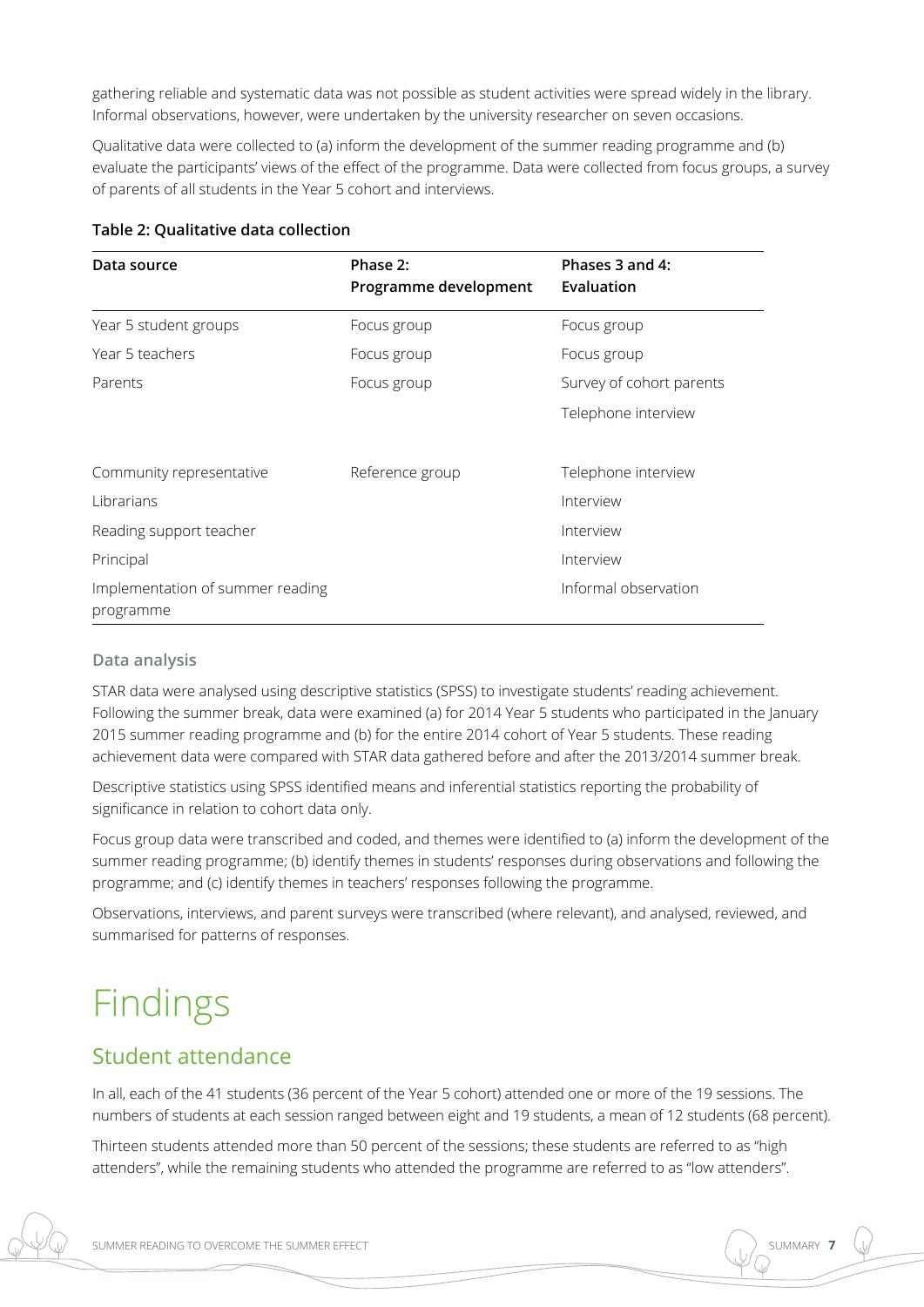## Student reading achievement

The mean STAR data for the Year 5 cohort suggested there had been less of a slide over the summer period in which the summer reading programme was held in comparison with the previous summer period (2013/2014). Table 3 shows that the overall mean stanine for the cohort was 2.0 stanines lower after the 2013/2014 summer break, whereas it was only 1.2 stanines lower after the 2014/2015 summer break. Moreover, after the 2014/2015 summer break, STAR scores showed an increase for sentence (+0.5) and paragraph comprehension (+1.3), whereas after the 2013/2014 summer break there had been a drop in the scores for both these subtests.

Over both periods, there were gains in vocabulary and word recognition (less marked in 2014/2015).

|               | Cohort              | <b>Stanine</b> | Vocabulary | Word<br>recognition | Sentence<br>comp. | Para comp. |
|---------------|---------------------|----------------|------------|---------------------|-------------------|------------|
|               | Year 4 end          | 6.6            | 4.8        | 8.4                 | 6.3               | 11.6       |
| 2013/<br>2014 | Year 5<br>beginning | 4.6            | 6.5        | 8.7                 | 5.9               | 8.5        |
|               | Difference          | $-2.0$         | $+1.7$     | $+0.3$              | $-0.4$            | $-3.1$     |
| 2014/<br>2015 | Year 5 end          | 6.7            | 5.0        | 7.5                 | 4.2               | 10.2       |
|               | Year 6<br>beginning | 5.5            | 5.3        | 7.7                 | 4.7               | 11.5       |
|               | Difference          | $-1.2$         | $+0.3$     | $+0.2$              | $+0.5$            | $+1.3$     |

**Table 3: Cohort differences in mean scores overall in summer periods 2013/14 and 2014/15 (STAR test)**

Similar STAR data were recorded for a subgroup of students: those who had attended the summer reading programme regularly (the high attenders). Table 4 shows a drop in their mean overall stanine scores of 1.9 after the 2013/2014 but a drop of only 1.2 stanines after the 2014/2015 summer break. There was only a small drop in their STAR scores for paragraph comprehension, and a small increase in sentence comprehension. The differences, however, were less marked than for the entire cohort.

| Table 4: Differences in high-attenders' mean scores in summer periods 2013/14 and 2014/15 |  |
|-------------------------------------------------------------------------------------------|--|
| $(N = 13)$                                                                                |  |

|               | High<br>attenders | Overall<br>stanine | Vocabulary | Word<br>recognition | Sentence<br>comp. | Para comp. |
|---------------|-------------------|--------------------|------------|---------------------|-------------------|------------|
| 2013/<br>2014 | Year 4 End        | 6.8                | 4.9        | 9.3                 | 6.7               | 11.3       |
|               | Year 5 Begin      | 4.9                | 7.5        | 9.3                 | 6.3               | 9.5        |
|               | <b>Difference</b> | $-1.9$             | $+2.6$     | 0.0                 | $-0.4$            | $-1.8$     |
| 2014/<br>2015 | Year 5 End        | 7.0                | 5.3        | 8.5                 | 4.5               | 11.1       |
|               | Year 6 Begin      | 5.8                | 5.8        | 8.9                 | 4.9               | 10.8       |
|               | Difference        | $-1.2$             | $+0.5$     | $+0.4$              | $+0.4$            | $-0.3$     |

These data suggest that the experiences of the whole cohort from the changes to the school reading programme had helped lessen the impact of the long summer break on reading achievement. The data for the high attenders' subgroup also appeared to reflect the influence of the school programme changes, but for them the improvement in STAR scores was not as great, despite having attended the library-based summer reading programme.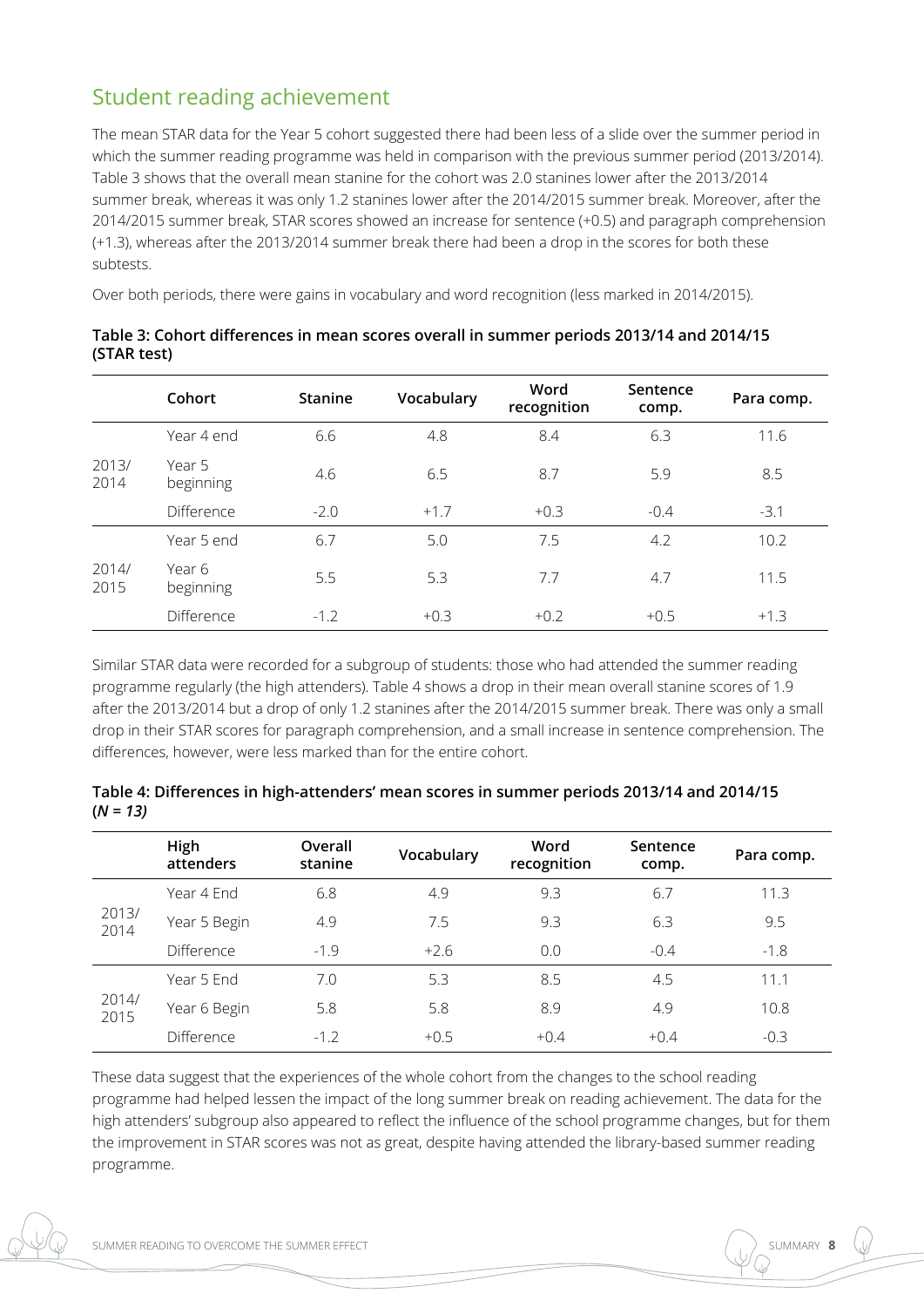## Student attitudes to reading, reading self-efficacy, and identity as readers

Data from the NEMP Attitude to Reading Survey are presented in Table 5 for both the full cohort and the high attenders to compare attitudes to reading and self-efficacy from the beginning of the project until shortly after the summer reading programme. Only selected questions, those more directly indicative of students' feelings about themselves as readers, are reported here.

The Likert scale used in the NEMP Attitude to Reading Survey uses the following responses:  $@ = 1;$  half smile = 2; half frown = 3;  $\circledcirc$  = 4; don't know = 5

The five questions were: (a) How do you feel about how well you read; (b) how good does your teacher think you are at reading; (c) how good do your parents think you are at reading; (d) how do you feel about getting a book for a present; and (e) how do you feel about going to the library. (In Table 4, these five questions are labelled respectively as student view, teacher view, parent view, book as present, and going to library.)

|                |            | Student<br>view | <b>Teacher</b><br>view | <b>Parent view</b> | Book as<br>present | Going to<br>library |
|----------------|------------|-----------------|------------------------|--------------------|--------------------|---------------------|
| High attenders | 2014       | 1.7             | 3.0                    | 1.2                | 1.9                | 1.2                 |
| $(N = 13)$     | 2015       | 1.1             | 2.9                    | 1.4                | 1.9                | 1.2                 |
|                | Difference | 0.6             | 0.1                    | $-0.2$             | $\Omega$           | $\overline{0}$      |
| Year 5 cohort  | 2014       | 1.4             | 2.6                    | 1.8                | 1.6                | 1.3                 |
| $(N=115)$      | 2015       | 1.4             | 2.4                    | 1.9                | 1.5                | 1.3                 |
|                | Difference | $\Omega$        | 0.2                    | $-0.1$             | 0.1                | $\Omega$            |

**Table 5. Attitude to reading survey: High attenders and Year 5 cohort** 

The Year 5 students' data from NEMP in 2014 suggest they already had positive attitudes to reading. Thus it is not surprising that, when assessed in 2015, there appears to have been little change (Table 4).

There is one exception. The data suggest that the high attenders had greater self-efficacy in reading and identified as readers more strongly in 2015 than in 2014. When asked "How do you feel about how you read?" in 2014/2015, 11 out the 13 students recorded a smiley face, whereas only six of these 11 students scored a smiley face in 2013/2014. It has not been possible to establish whether this would constitute a significant difference because of the small sample size.

### Summary of students' reading achievement and attitudes to reading

STAR data suggest there was less slippage in reading achievement following the long summer break of 2014/2105 than for the previous summer. As the difference is more evident for the whole cohort than for those students who regularly attended the holiday reading programme, it would appear that the changes in the school reading programme, which the entire cohort experienced, may be the critical influence. Students in this cohort already had very positive attitudes to reading as determined by NEMP prior to the year in which the summer reading programme was implemented, and this was still evident following the summer reading programme. Of particular interest, however, is that the high attenders of the summer programme expressed greater self-confidence in themselves as readers following the holiday break. Given that 76 percent of the cohort comprises English language learners (ELLs) with home languages other than English, less "summer slippage" is encouraging.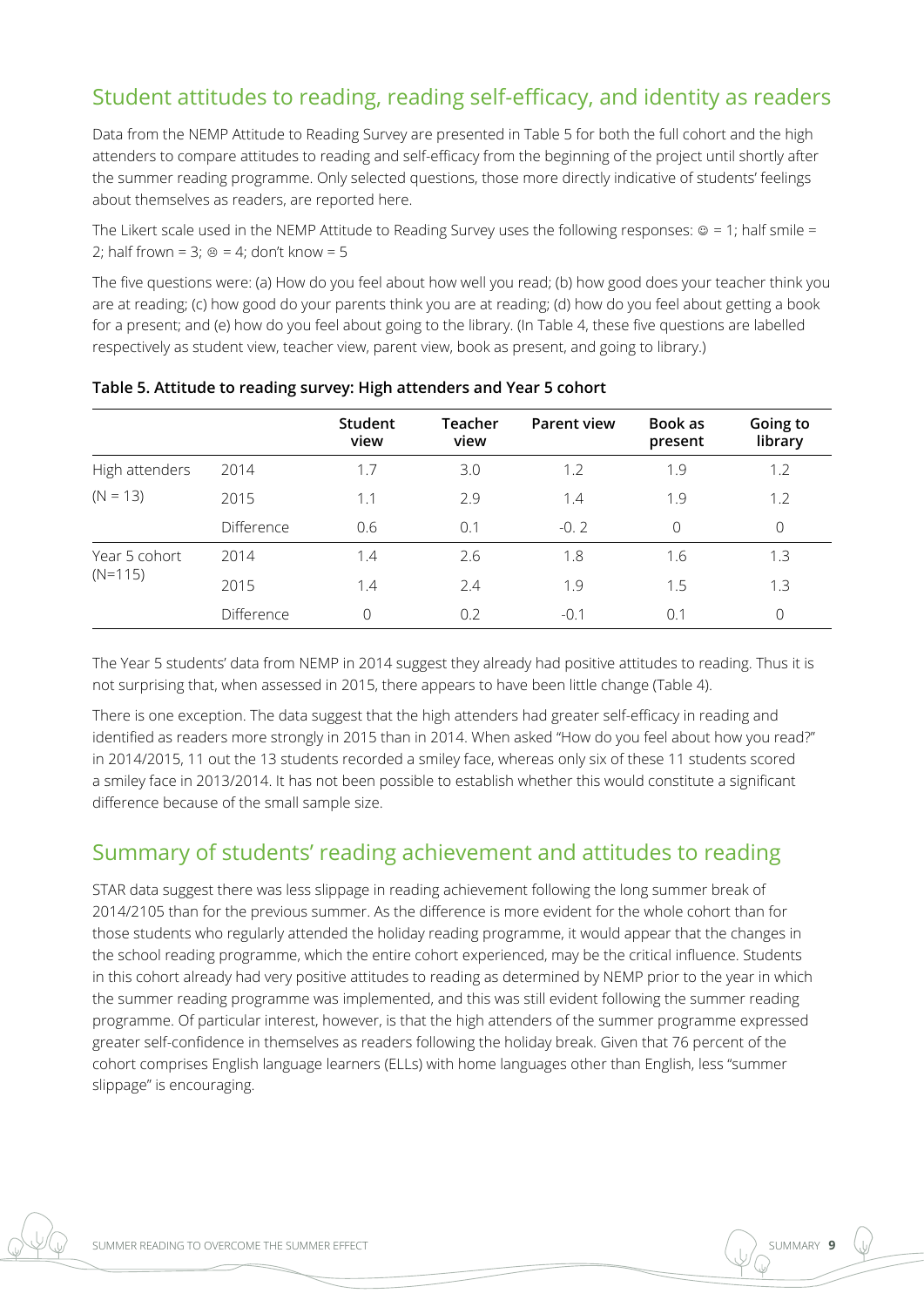### Students' perceptions of effect of the summer programme on reading achievement and attitude to reading

Three themes arose from the students' perceptions of the effect of the summer programme: motivation to attend; enjoyment of the activities and structure; and perceived benefits to them as readers.

#### **Motivation**

Most of the high attending group, when asked why they had spent so much of their summer holidays at the programme, gave aspirational responses, such as "because I don't want to get three months behind in my reading"; "so I can learn more about reading and move up the school another level" and "I wanted to make my reading better so I can experience what's going on". One girl was very focused, saying she attended "[so I can] do lots of reading to help me become a doctor".

Students in the low attending group gave similar reasons, such as, "Well I just really like reading so I wanted to come—it looked like fun and it was"; "To read different books not the same books every day"; "Like it is good for your reading and you can bring along some friends, you can read with them and have some fun", and similarly, "I came to read more books to make my reading level higher and meet some new friends". However, for one boy the motivation was simply, "There was nothing to do at home".

Reasons from the low attending group for not attending the summer programme on a regular basis consistently referred to family arrangements, such as the family went away, difficulties in getting to the library, and family issues such as visitors and a death in the family.

#### **Enjoyment of activities**

Students in both groups were unanimously positive about their participation in the programme and the "fun activities". They commented on their enjoyment of a number of aspects that had been suggested in the presummer programme focus groups, such as choosing for themselves the activities and the mode of working (whether in small groups or independently); being able to do practical activities related to the books they had read, such as Lego constructions, posters, and character illustrations; and being able to dramatise the stories they read. A group of the students particularly enjoyed writing their own plays inspired by books they had read, with one student saying "It will help you in your writing and reading. You actually write it and then do a performance to the audience, it's just like visualising a book".

Students also said they enjoyed opportunities to read and finding out about a wider range of books and listening to stories read by people because, as one student commented, "I liked reading different books like I hadn't heard about those books before and I liked it when they were reading it to us", to which another student added that it was "inspiring … if someone is reading it we can understand what it means." For some students, opportunities to read and be read to were a highlight. When asked to identify what she enjoyed most during summer reading programme, one student said "Fun activities, more time to read and I like to hear stories read to us".

Another student, when asked what she particularly enjoyed about the summer reading programme, replied: *"How we start off reading, it refreshes your mind a bit and takes you into a whole new world".* 

Research activities were commented on by several students; as one boy said, "The best thing I have been doing was when me and my friend did a diagram about our research on motorcycles. We learnt so much new stuff". Another student who had worked on her own claimed that the "Best thing about what I did in doing the research was actually … while doing research getting some information … and my one, it was about reptiles and mammals. Then I liked introducing it to everyone".

Several students commented on the comprehension discussions. One student, a low attender, liked "doing like comprehension work and that so when they came round and asked me some stuff about the books I was reading I liked that. … Like who the characters are, what's, like, happened so far in the book", because, "I'm not good about like remembering things and that helped me".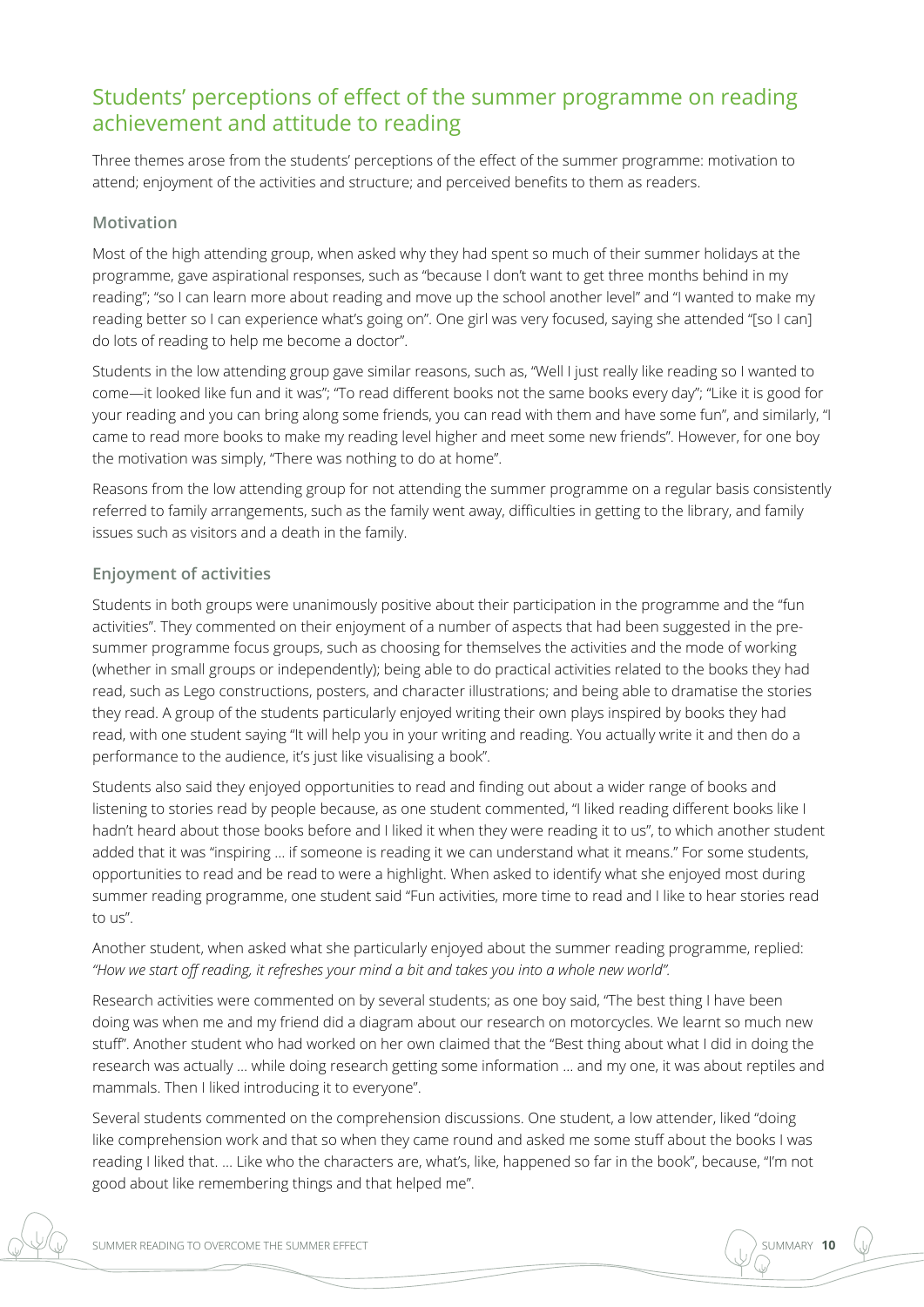#### **Student perceptions of benefits of the summer reading programme**

Some students explicitly commented on their self-efficacy as readers. One of the high attending students asserted: "I have improved my reading a bit more because the books that I have been finding are more interesting than the books I get at school and the ones I usually get (from the library)", continuing "I think that's because these books I never knew. I usually stick to one topic 'cause I can read it but now I have found there are more interesting books that I can read".

Students' advocacy for summer reading programmes was enthusiastic; most comments indicated the students intended to urge their friends and family to participate so as to "improve their reading". For example, one student suggested he would tell his friends "If you want to get better at reading or something go and give it your best". He went on to say he would challenge them not to "just watch TV and sit there, don't be lazy—try doing different stuff that you have never done!" Another student's advice to his friends would be to "get involved, it would help you understand more of your reading and, like, it's quite a lot of fun", because if they went to the library and read more books it would help them to not "drop down in their reading … in the summer holidays".

One of the low attending group, when asked why she liked the programme, replied "It was really fun and there was a lot of fun activities but while you are having fun you are also improving your reading … because you are reading heaps of books and doing reading activities".

### Parents' and whānau perceptions of the summer reading programme

The parents of 56 percent of the Year 5 student cohort responded to a written survey (this included the parents of students who had not attended the summer programme). Ninety-six percent of surveyed respondents said they were very happy or happy with the summer reading programme. Parents of the 43 children who did not attend gave as reasons for their children's non-attendance that their children were: away for a holiday; busy doing other things; had to help at home; went to a different holiday programme or lost the notice about the summer reading programme. Six parents said that either they or their children were not interested in participating.

Also, a sample of parents whose students attended 10 or more sessions was interviewed by telephone. They were unanimous in saying their children had fun and enjoyed meeting their friends and making new friends, and they thought their children's reading had improved. The activities their children appeared to enjoy the most were: meeting friends; storytelling, reading books; and creative activities, which included doing "design" activities, such as posters and book covers; the storyboards, and the "doing" activities such as Lego construction. They reported that their children had wanted to go every day because they loved reading and going to the library, and certainly would go again if the opportunity arose.

When asked what they thought overall about the summer reading programme, parents responded with epithets such as "Awesome, wonderful, excellent" and, "best way to have peace and quiet at home".

### Teachers' perceptions of the summer reading programme

The focus group questions elicited teachers' perceptions of the effect of the summer reading programme on student attitudes and achievement in reading, and on their own practice.

#### **Impact on student achievement and attitudes to reading**

Teachers reported that many of the high-attending students at the summer reading programme previously were the more "motivated and able readers", thus accounting for their interest in the programme. Nonetheless, Teacher 1 (T1) observed, "A lot of them came back really enthusiastic" *and* eager "to share their experiences" about the summer reading programme. The students expressed great interest and, "seem to be building on what they've already done" (T1). All teachers felt that the students' vocabulary knowledge and comprehension showed a greater depth of understanding of more difficult plots and characters (particularly of continuous prose). They attributed this to the new approaches implemented in the preparatory phase for the summer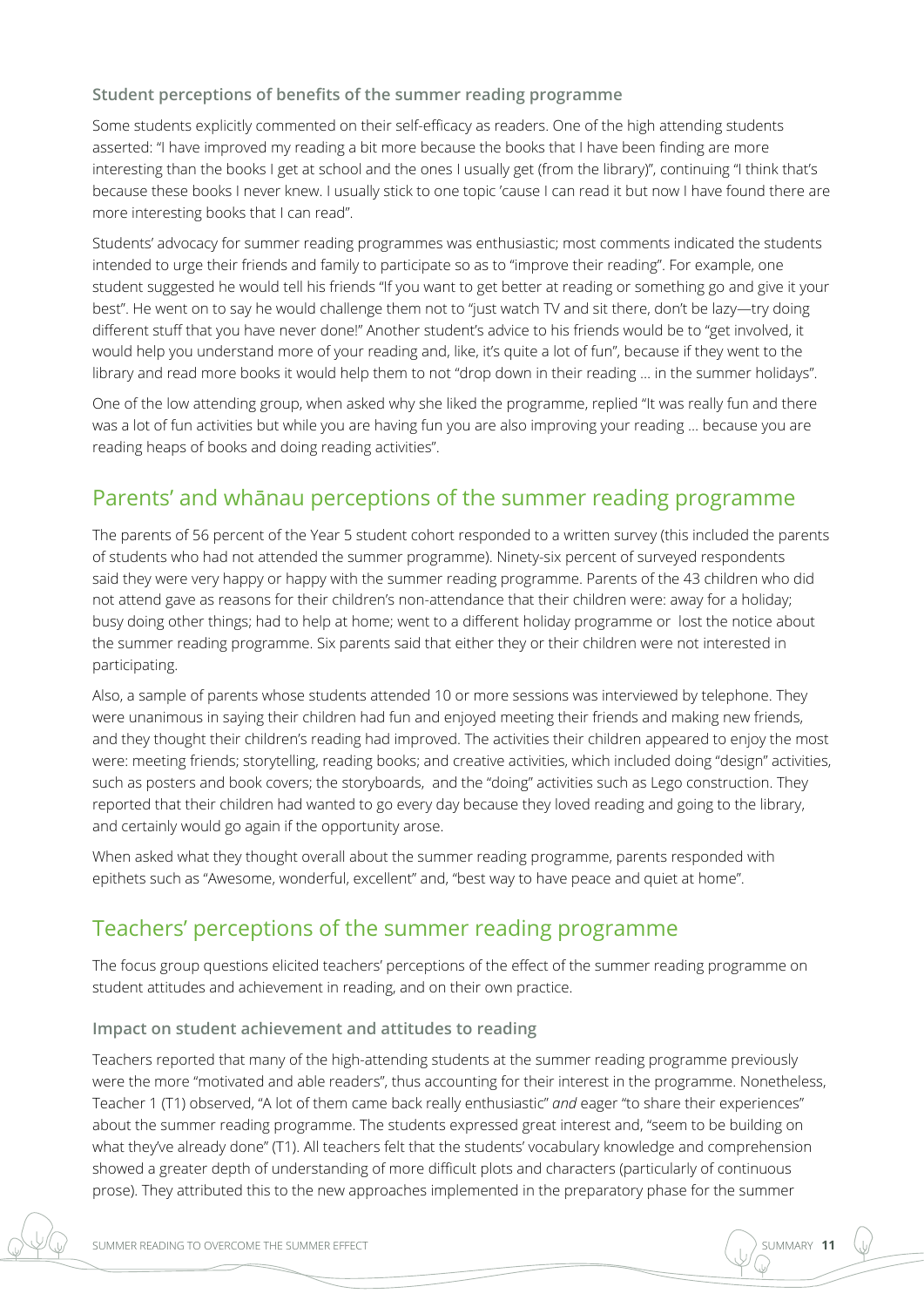reading programme. For example, Teacher 2 commented on the development of "Their comprehension of their ability to read a substantial piece of text and discuss it, and show through that discussion that they do understand, at minimum, the key ideas", because students were being "exposed to higher order vocabulary as a result of all the innovations" (T2). Teacher 4, in reference to one student, commented that the student "has shown improvement in comprehension … literally higher order thinking". Similarly Teacher 3, talking about another student, said that summer reading programme had "Motivated him as well ... I have noticed he thinks a bit more critically".

Students' self-confidence as readers was noted. Teacher 4 talked about students' enhanced "enthusiasm" and "willing[ness] to respond to comprehension questions". There was a consensus the students who had attended the summer programme had a "More positive view of themselves as a reader as opposed to just liking reading" (T2). For example, Teacher 2 spoke about some students who, previously, "Didn't have a lot of confidence … and they didn't have a positive view of themselves as a reader" who now, like others in their cohort "see themselves as readers".

A strength of the summer reading programme, they concurred, was the emphasis being "On kids to enjoy reading, gain a love of reading, enhance their love of reading" (T1), and as Teacher 2 observed, "If it has changed their view of themselves as a reader actually there will be long term impact on achievement".

#### **Impact on teachers' knowledge and practice**

For the four 2014 Year 5 teachers, the summer reading programme was the culmination of a process which started with the teachers asking themselves as a team "How can we raise the profile of reading with the children and parents?" (T1). Most notable of the changes initiated, according to all the teachers, was the cohort-wide read-aloud novel to establish a shared experience and create a community of readers. The success of the shared novel was, they believed, that "we were all having shared experiences as a whole year group not just as a whole class and kids could talk about it to each other in the playground … there were conversations going on [about the book] between students" (T4). The collaborative approach led to other related activities such as creating posters, book covers and character studies with a common intention of "Getting reading just right up there in the children's minds" (T2) throughout the year. For example, Teacher 3 commented, "I think these readalouds have been one thing I am taking away from this project and the discussions as well."

Practices initiated in preparation for the summer reading programme, such as the "community of readers", were being maintained for Year 6 students in 2015 through "post read-aloud discussion circles" (T2), which "really motivate(d) children to look forward to the actual read-alouds or any type of reading because they are keeping up and they are actually understanding what we are reading about" (T4), and in which "even our ELLS [English language learners] get the opportunity to speak up and show they understand more" (T3).

The teachers also valued the opportunity to "reflect and as a team look more closely at our practice" (T2). One of the teachers (T4) concluded, "I'm just really glad that we've been part of the reading project and I think definitely over the [course of the project] I've been more aware of, and focused on, reading—joining the reading development team to extend my PD on, you know, trying to enhance children's … it's been really beneficial for many of the children." To which Teacher 3 added, "It was beneficial to us as a team, and to the kids, and probably now since as a reading development team we are doing reading aloud and other things for other teams as well (in) the school".

## The reading support teachers' perceptions of the programme

The project's reading support teacher, a registered teacher, was interviewed shortly after the completion of the summer reading programme. She had been working in a support and preparation role on the research project at Papatoetoe Central School since the beginning of 2014, and knew the 2014 Year 5 cohort well.

The reading support teacher saw her role and responsibilities as working with students specifically with their reading in the preparatory phase, and as the school's lead teacher for the implementation of the summer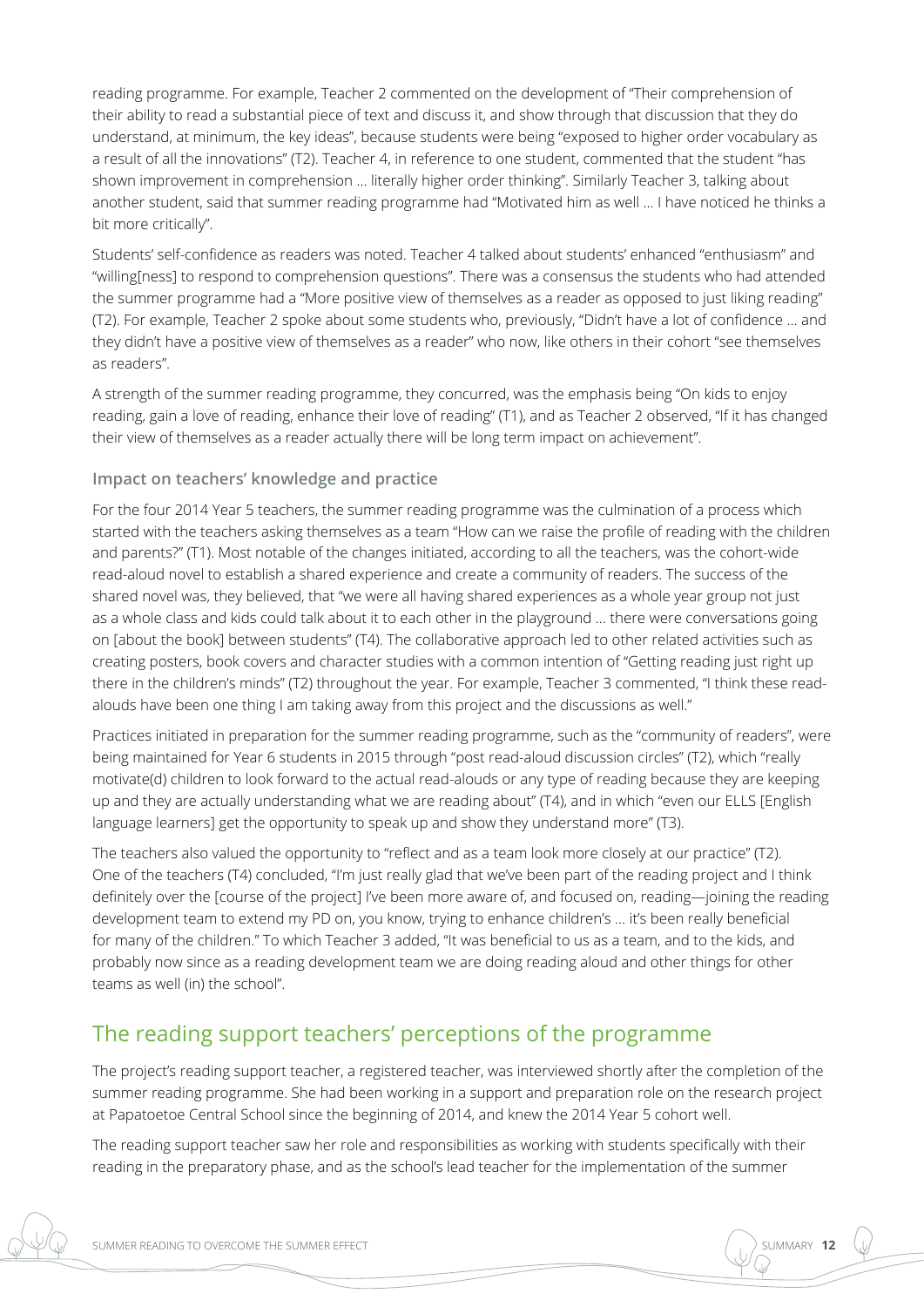reading programme. She believed it was important for her to know the students, the nature of the summer reading programme, and to have had time to build a relationship with the children prior to and during the programme.

She felt the programme was well planned, well-structured with clear expectations for the students, and soundly built on a preparatory phase. She said that students' growth in confidence in being in a library, talking to others, engagement in the activities, and sharing their views on what they had read was evident, and parents were very complimentary about the programme. When asked what would enhance similar collaborative programmes, her view was that clearer articulation of the respective roles and responsibilities of the school-based personnel and the library staff would have contributed to a more integrated programme.

### Papatoetoe Library's children's librarian's and its Acting Manager's perceptions of the programme

The children's librarian, who participated in the summer reading programmes, was not present at the beginning of the project but joined following her appointment during the year. She said she saw her role as one of providing information and support to facilitate the delivery of the summer reading programme in library space. She felt she had had no involvement in planning the day-to-day operation of the programme. Her involvement with the implementation of the programme was once or twice each week throughout the 4 weeks of the programme, as part of her oversight as children's librarian.

She said a strength of the programme was that it reflected the students' suggestions for a summer reading programme and was compatible with the Dare to Explore programme operating in the library. She was unable to comment on the summer reading programme's impact on the students but noted parents were happy with the programme.

Asked for advice to give schools and libraries when undertaking a similar collaboration, she emphasised the importance of (a) the school and library working together to enhance mutual ownership of the programme, and (b) clearly articulating the respective roles and responsibilities of school-based personnel and library staff so as to ensure an integrated programme.

Although the Acting Manager (replacing the Library Manager who was part of the early planning for the project) was not directly involved in the summer reading programme, she commented on several positive aspects including the library's developing relationship with the school, teachers, and children, and opportunities for their caregivers to get to know the library and staff. Professional discussions with Papatoetoe Central School staff about children's reading habits and the variety of books needed to encourage reluctant readers were particularly valuable. She also thought the programme worked well, but felt there was some confusion over roles, which better communication may have resolved. The summer reading programme, in her view, should be continued, and the relationship between the school and library strengthened through greater mutual involvement.

## Papatoetoe Central School's Principal's perception of the programme

The principal, as project co-leader, believed her role was to lead the school's involvement with the project; coordinate the teaching team, oversee the preparatory aspects of the summer programme, and liaise with the university researcher (the other project co-leader). She saw the strengths of programme as (a) the way it was based on the students' ideas and interests; (b) the access to the public library's facilities, resources and staff; and (c) the commitment of the implementation team. She noted the obvious eagerness and enjoyment of the students and said the length of the daily sessions, in her view, was appropriate.

The principal felt the programme would have benefited by (a) the library staff having a higher profile and contributing more of their knowledge, and (b) clearer communication between the partners during the planning stage and prior to start of the programme so as to establish mutual expectations.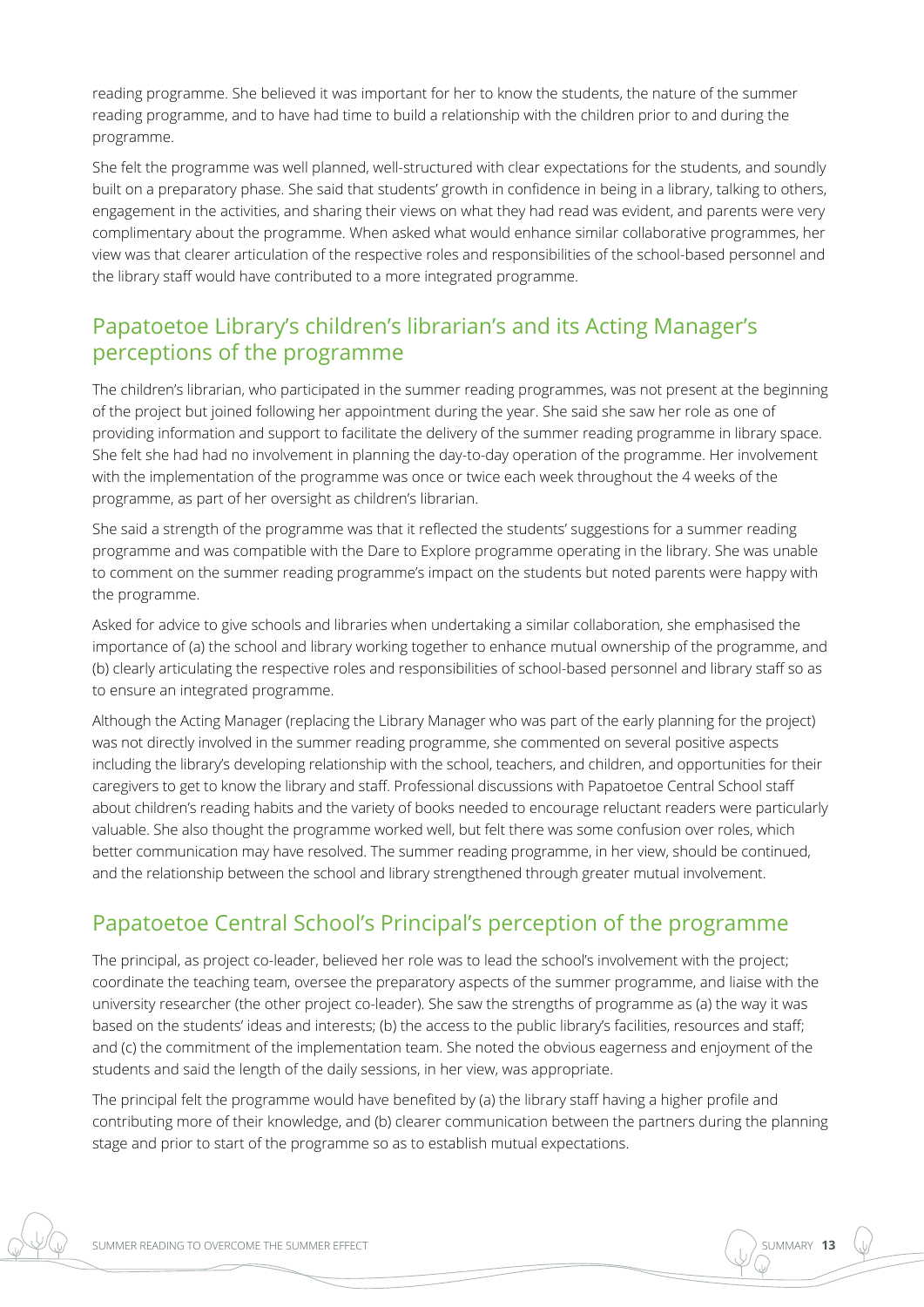Literacy, she believed, had achieved a high profile in the school in the year leading up the summer reading programme, with a cross-school literacy focus led by a reading development team. Student attendance at the summer reading programme had been strongly encouraged, with frequent reminders, including a special year-group assembly to provide the students with details about the programme, and a comprehensive letter, including the daily programme, sent home to all families. Nevertheless, she acknowledged that a further reminder to parents prior to the start of the programme in January may have encouraged more students to attend. The principal commented on the benefits of a strong relationship between the school and the local public library, and believes it could have been further strengthened through the public library's children's librarian attending school library meetings and other related activities.

### A community representative's perception of the programme

A telephone interview was held with the representative of the Otara-Papatoetoe Community Board who was a member of the summer reading programme reference group. He was able to observe only part of one session so did not see much of the programme in action. He commented, however, on the commitment, dedication and passion of those involved both at the school and the library, noting this as a strength of the programme. The aims of the programme, he believed, were consistent with the values of the community, such as collaboration between community groups (e.g., the school and the local library) and of aspirations of raising the achievement of children in the area. He considered that greater communication with the community would ensure families were fully aware of opportunities to participate. He encouraged the school to apply for funding to offer a similar programme, suggesting the local board could provide advice and support.

## **Implications**

The outcomes from this project suggest that a summer reading programme alone may be insufficient to raise student reading achievement. The data suggest other variables in addition to the programme have contributed to the students' improved performance across the cohort. Students appeared to benefit from a "total package" that arose because the school had committed to the summer reading programme. These "total package" aspects included: the teachers' self-review of teaching approaches, and placing greater emphasis on comprehension; a cohort-wide "read-aloud" which fostered student engagement and discussion about books, and created a community of readers; a supplementary teacher who assisted in preparing students for the summer reading programme and led it during the summer break; a responsiveness to the students' and families' voices in planning for the summer programme; the enhancement of student and family awareness of the library as a community resource; and ongoing communication with whānau and parents that emphasised the importance of reading at home. In addition, two books, funded by the Lion Foundation, gifted at the end of the year to each student at the school (1,440 books) may have heightened the profile of reading for all students as they started their holidays.

There were, however, specific outcomes which suggest additional benefits from the intensive summer reading programme, such as increased comprehension of continuous prose passages and students' self-efficacy and identity as readers. These data imply that having a registered teacher who knew the students, as well as the librarian, leading the summer reading programme, may enhance library-based holiday programme outcomes. Activities that were influenced by students' views may also have contributed.

Collaboration with the public library was undoubtedly a potential, but not fully realised, strength of the summer reading programme. A true partnership did not develop because of some misunderstandings about each party's roles and responsibilities. A stronger partnership, however, may have developed if the library had had greater involvement in the planning and delivery. The study highlights the time and effort needed to establish a collaborative partnership to enhance commitment and to develop a sense of collective ownership of a programme.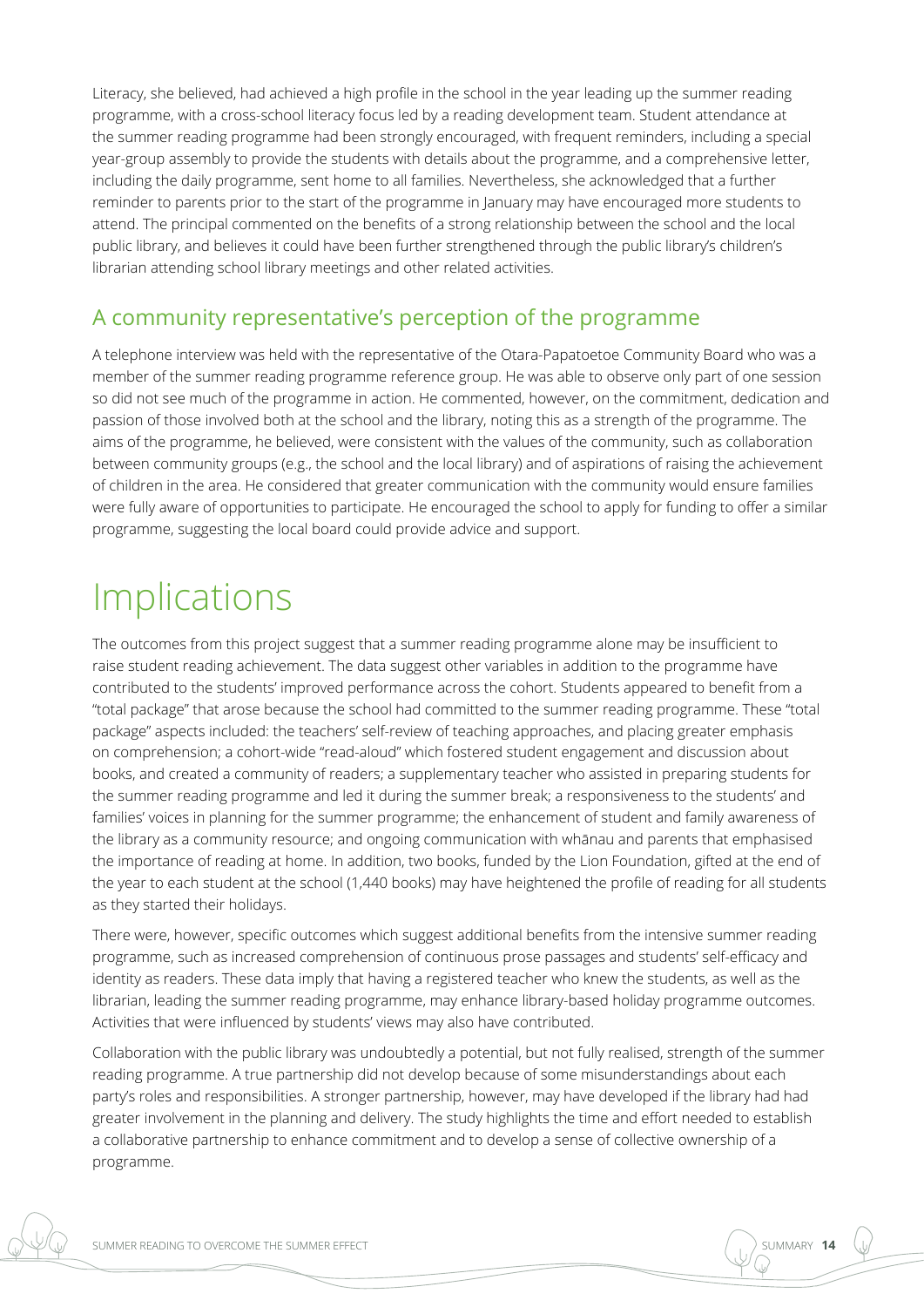## Limitations

A number of factors led to limitations for the outcomes of this project in addition to issues that inevitably arise when two complex organisations such as a school and a library collaborate on a project. Student attendance at the summer reading programme, staffing changes in the library, and the physical environment of the library may have all affected aspects of planning, implementation, and evaluation of the project.

Family demands, holiday arrangements and students' ability to get to the library appeared to constrain attendance at the programme (41 students,36 percent of the cohort). More attention to communication at the beginning of the holidays, and prior to the January summer reading programme may encourage more students to attend, especially those students who are less motivated to engage with reading. The small number of students (*n*=13) who attended regularly means that any claims that a summer reading programme can lead to less of a summer slide in reading achievement are limited. For example, the growth in self-efficacy and difference in paragraph comprehension for students who attended regularly cannot be assessed for significance because of the small sample size

The children's librarian, who participated in the summer reading programme, was not part of the initial planning for the project, having replaced the librarian who was in the role earlier. Likewise, the Library Manager, a member of the project planning team, was replaced by an Acting Manager. Gaps in communication arose through lack of continuity which may have contributed to a lack of clarity about roles and responsibilities in relation to planning and implementation. Staffing changes may also have constrained collaborative planning of the summer reading programme by the school and the library.

The spread of activities through the library restricted systematic data collection to evaluate student engagement during the summer reading programme.

## Conclusions

This project adds to the body of national and international research suggesting a summer slide in reading achievement is neither inevitable nor immutable (e.g., Kim & Quin, 2013; Meyer, Meissel, & McNaughton, 2015; Turner & Tse, 2015. STAR data demonstrated an improvement in stanine scores following the 2014/2015 summer break for the whole Year 5 cohort (not just for students attending the library-based summer reading programme) in comparison with data following 2013/2014 summer break. After the 2014/2015 break, the mean STAR data also showed an increase in comprehension scores.

The reduced slippage appeared, however, to be due as much, if not more, to approaches implemented in the preparation for the summer reading programme, that started in Term 1, 2015, as to the summer reading programme itself. Improvements in STAR data may be the outcome of changes in the school programme, and teacher development.

From the outset of the project, the Year 5 teaching team determined that the summer reading programme was not going to be an isolated 4 weeks of extra reading during the summer holidays, but a component, and culmination, of a larger, ongoing review of their reading programmes. Engaging in the review had led the teaching team to ask themselves questions such as: "What does really mean to be a reader? How can we ensure every student in the cohort succeeds in reading? How can we inspire a lifelong love of reading?

The review led to the enrichment of daily reading programmes through cohort-wide initiatives, such as the cohort-wide "read-aloud", the use of student reading diaries, and the use of e-big books and audio books. Parents were involved to a greater extent through Year 5 reading-specific newsletters, and class visits to the local library were initiated. Teachers, it seemed, were developing a greater awareness of their pivotal role in enhancing student engagement and motivation and, as one teacher put it, they were "shining a spotlight on reading".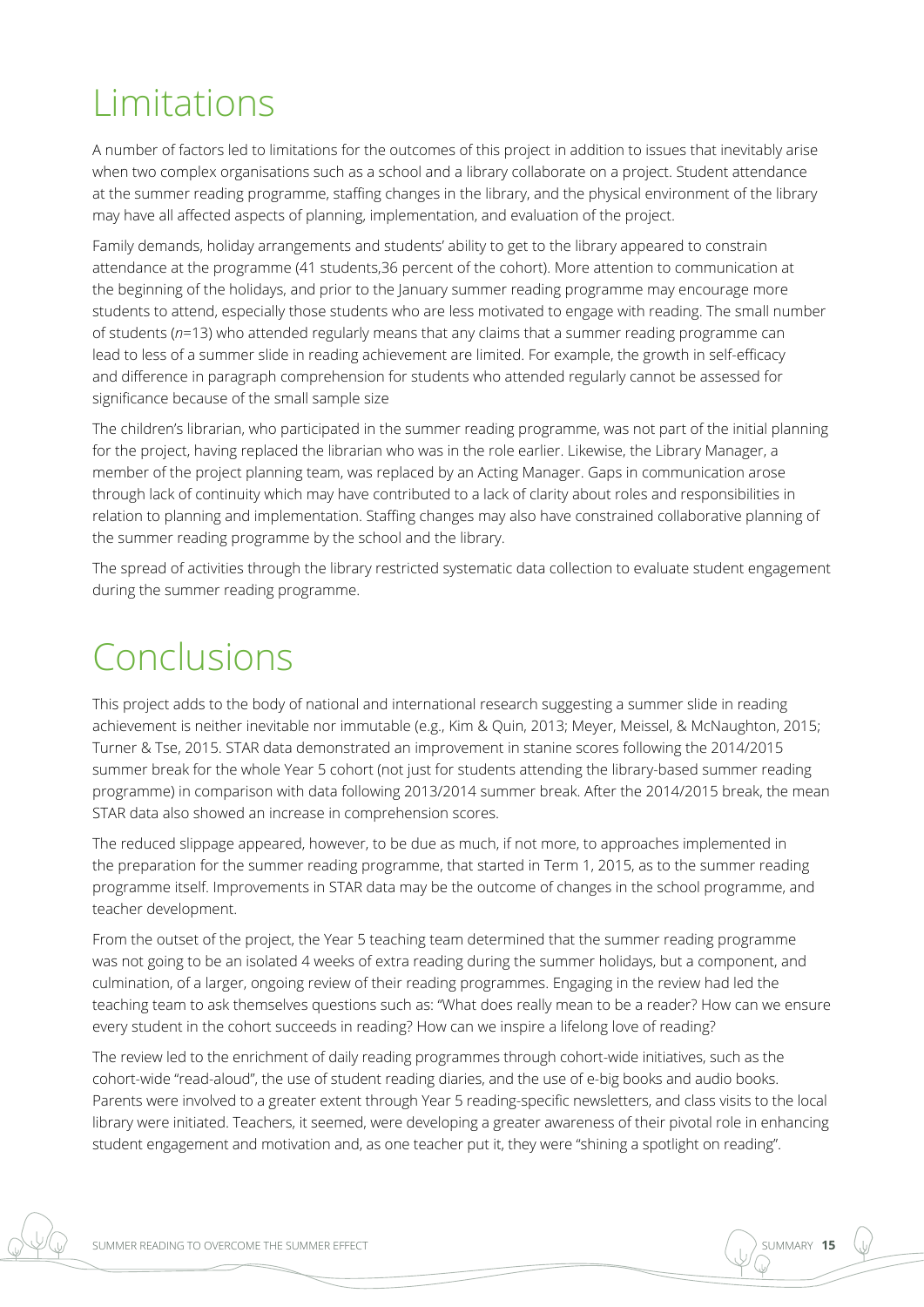Nonetheless, for students who attended the summer reading programme, it appears there were additional benefits. Students who attended regularly demonstrated not only an increase in self-efficacy on a standardised assessment tool, but were strongly positive about their experiences in follow-up discussions as well. Three factors in this project appeared to increase student engagement and enjoyment of the summer reading programme in the public library: involvement of a trained teacher who knew the students well; a library environment and knowledgeable librarian; and a sense of ownership generated through students contributing to the content and format of the programme.

We argue that from this research, some lessons arise:

- Teacher knowledge and commitment is pivotal to minimising the effect of long holiday breaks on a student reading achievement programme.
- Development of the community of readers in which reading is a base for social interaction can have an effect on student achievement .
- Close collaboration with a local public library has the potential to help students use a library more effectively and to maintain reading engagement during the year and over long holiday periods.
- When establishing such collaborative projects, establishing (and regularly reviewing) relationships and having clear communication and mutual expectations between school, library, and whānau is critical during the planning, preparation, and implementation stages.

Some questions also arise:

- Are there more cost effective ways of keeping reading going?
- How can less motivated students be encouraged to attend?
- How can collaboration between groups, each with powerful knowledge, experience and commitment but with limited available time to ensure effective communication, be maximised?
- How can public libraries play a bigger role in ensuring student engagement in reading?
- How can community involvement be increased so that summer reading programmes can be sustainable?

Thus, this project suggests that summer reading programmes developed conjointly with a local school and a local library have the potential to enhance student reading engagement during the long holidays, and to reduce the summer slide in reading achievement. An "add-on" summer programme, however, may be insufficient in itself. Evidence from this project suggests that reducing the summer slide should be seen as the responsibility for the whole school community.

## References

Alexander, K. L., Entwisle, D. R., & Olson, L. S. (2007). Lasting consequences of the summer learning gap. *American Sociological Review, 72*(4), 167–180.

Allington, R. L., & McGill-Franzen, A., (2010, April/May). Eliminating summer reading setback: How we can close the rich/poor reading achievement gap. *Reading Today,* 10–11.

Cremin, T., (2010). Motivating children to read through literature. In J. Fletcher, F. Parkhill, & G. Gillon (Eds.), *Motivating literacy learners in today's world* (pp. 11–22). Wellington: NZCER Press.

Creswell, J. W. (2009) *Research design: Qualitative, quantitative and mixed methods approaches.* Thousand Oaks, California: Sage.

Crooks, T., Smith, J.., & Flockton, L. (2000,2004,2008*) Reading and Speaking Assessment Results, National Education Monitoring Reports*, Education Assessment Research Unit, Dunedin.

Elley, W. (2003). *STAR Supplementary Tests of Achievement in Reading.* Wellington: New Zealand Council for Educational Research.

Gambrell, L. B., Marinak, B.A., Brooker, H. R., & McCrea-Andrews, H. J. (2011). The importance of independent reading. In S. J. Samuels & A. E. Farstrup (Eds.), *What research has to say about reading instruction* (4th ed., pp. 143–158). Newark, DE: International Reading Association.

Kim, J. S., & Quinn, D. M. (2013). The efficacy of summer reading on low-income children's literacy achievement from kindergarten to Grade 8: A meta-analysis of classroom and home interventions. *Review of Educational Research, 83*(3), 386–431.